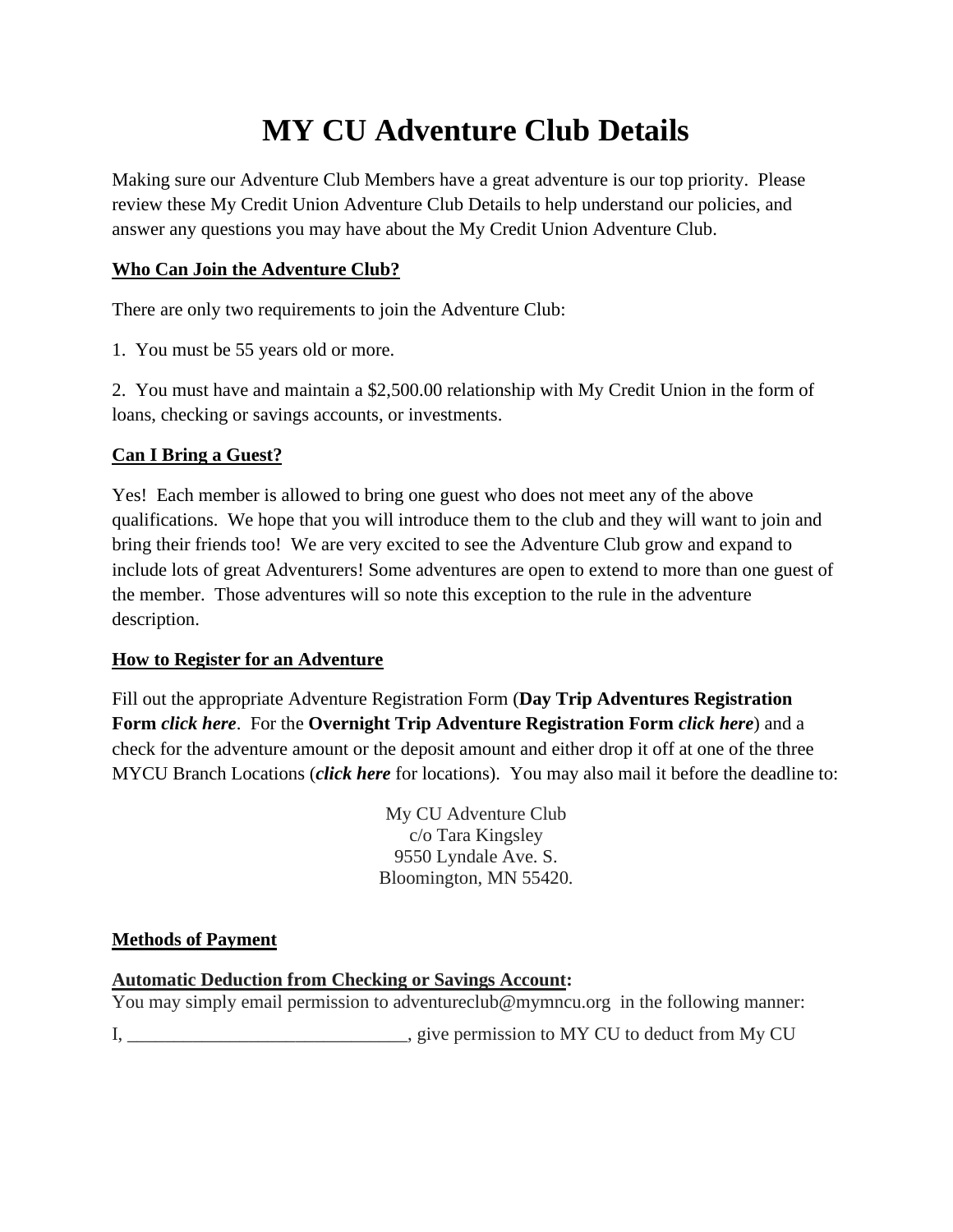checking/savings account the amount of \$\_\_\_\_\_\_\_\_\_\_\_\_\_\_\_\_ for the \_\_\_\_\_\_\_\_\_\_\_\_\_\_\_\_ Adventure.

Payment by Check: Check No.

Checks can be made out to "My CU Adventure Club" and sent to the following address: My Credit Union Adventure Club c/o Tara Kingsley 9550 Lyndale Ave. S. Bloomington, MN 55420

You may also drop off your registration form, signed waivers, and payment at any of the MY Credit Union branches c/o Tara Kingsley.

> Richfield Branch 345 E. 77th Street Richfield, MN 55423

Lyndale Branch 9550 Lyndale Ave. S. Bloomington, MN 55420.

OSR Branch 4025 West Old Shakopee Road Bloomington, MN 55437

**Use of MY Credit Union Visa Rewards Points:** Please contact [adventureclub@mymncu.org](mailto:adventureclub@mymncu.org) for information regarding this payment option.

#### **Gift Certificates:**

Gift Certificates may be used one per person per adventure. Please attach gift card to this form and contact [adventureclub@mymncu.org](mailto:adventureclub@mymncu.org) to redeem.

#### **Adventure Registration Form**

Trips require a Registration Form that you should include with your payment. For the **Day Trip Adventures Registration Form** *click here*. For the **Overnight Trip Adventure Registration Form** *click here*.

Cancellation Policy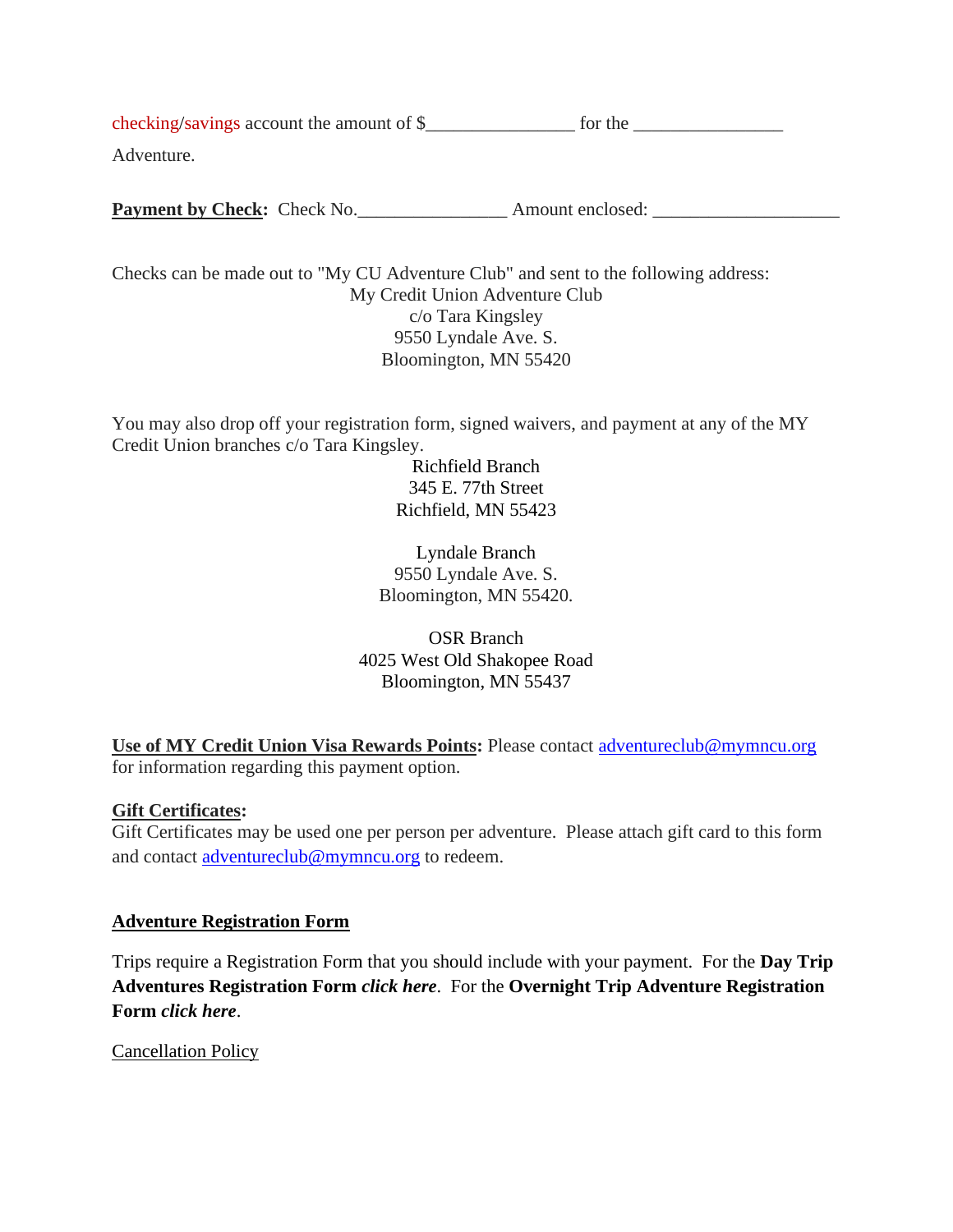The purpose of the Adventure Club is not to profit, but also, not to lose money on any adventure for the Credit Union. Cancellations for any reason, result in extra time, costs, and lost resale opportunities. In consideration of these costs, the following Notice Received Policy will apply:

#### **Notice Received Policy**

#### **Day Trip Adventures**:

| • 20 days or more prior to the tour departure | Full Refund |
|-----------------------------------------------|-------------|
| $\bullet$ 19 - 7 days prior                   | Half Refund |
| • Less than $7 \text{ days}$                  | No Refund   |

#### **Overnight Trip Adventures**:

| • 90 days or more prior to tour departure   | <b>Full Refund</b>     |
|---------------------------------------------|------------------------|
| • 89-30 days prior to departure date        | Deposit Non-Refundable |
| • Less than 30 days prior to departure date | No Refund              |

In fairness to everyone, exceptions cannot be made for any reason. Please note, sometimes adventure attractions such as show tickets and/or airline, boat, train, or pack mule transportations, and/or meals, etc. may be non-refundable. If the coordinator purchased these non-refundables by the time of your cancellation, they will be deducted from your refund *no matter the time of cancellation*. If the coordinator has not, the following Notice Received Policy prevails. If a waitlist exists for an adventure, we can attempt to mitigate your losses by calling waitlistees. We may, but are not required to, advertise for other Adventure Club members to fill your place. Only other Adventure Club Members and their guest(s) may fill the spots of cancelled adventures. Also, please note, we cannot guarantee a mitigation of your losses in either of these situations.

#### In Case of Emergency Form

Overnight Adventures recommend an In Case of Emergency Form be filled out and returned before the adventure. *Please click here for In Case of Emergency Form.*

#### Release and Waiver of Liability and Hold Harmless Agreement / Risk for Covid- 19 Agreement

We request that each member of the My Credit Union Adventure Club review the below Agreements to understand all Adventurers' release of liability. By your participation in the MYCU Adventure Club, you consent to abide by these Agreements. For overnight adventures you will be asked to sign and return the agreements prior to travel. *Click here for Waiver of Liability and Hold Harmless Agreement Click here for Risk of Covid-19 Agreement*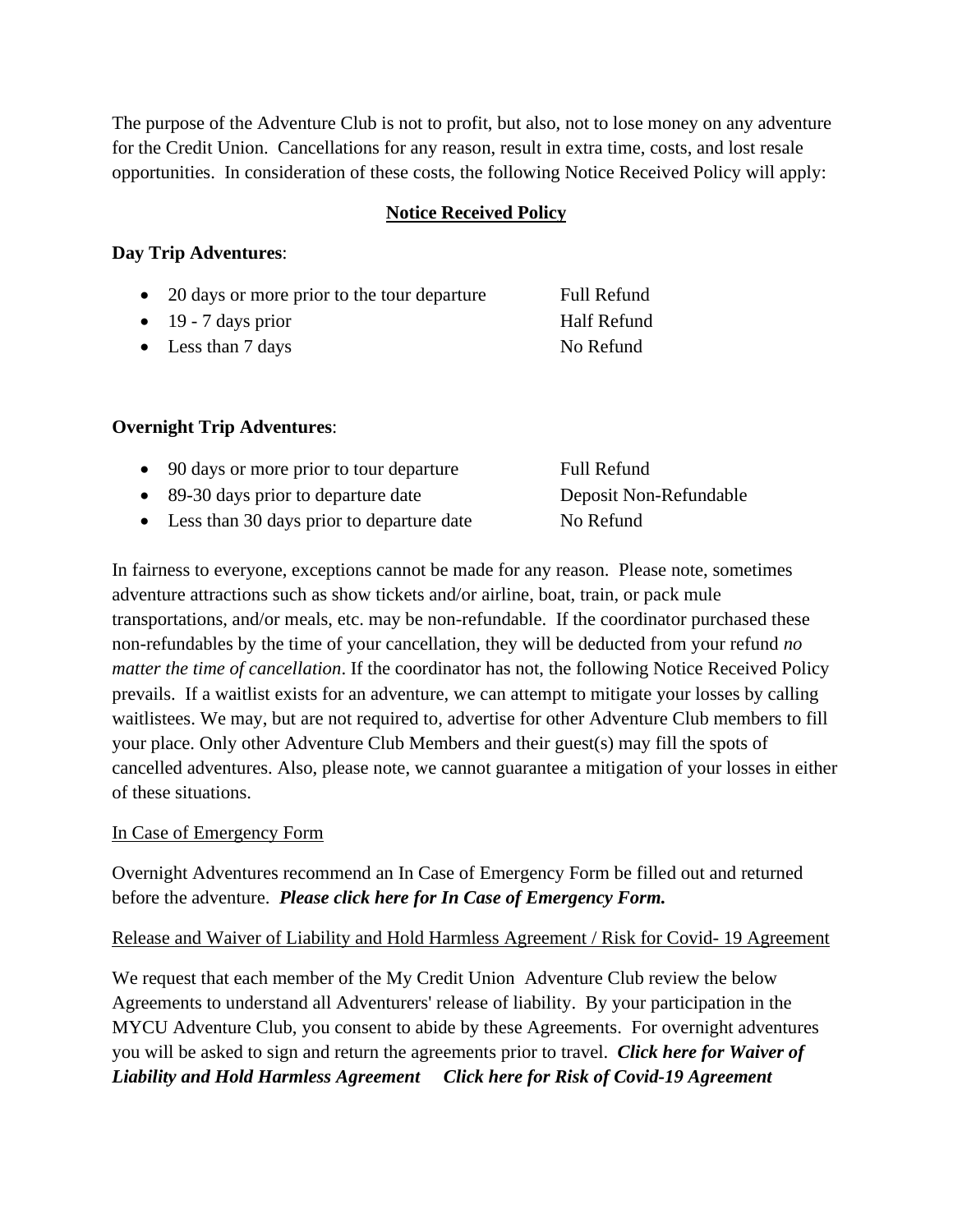1. In consideration for participating in a My Credit Union Adventure Club event, I hereby release, waive, discharge and covenant not to sue MY Credit Union their volunteers, officers, agents or employees (herein after referred to as releasees) from any and all liability, claims, demands, actions and causes of action whatsoever arising out of or related to any loss, damage, or injury, including death, that may be sustained by me, or any of the property belonging to me, whether caused by the negligence of the releasees, or otherwise, while participating in such activity, or while in, on or upon the premises where the activity is being conducted.

2. I am fully aware of the risks and hazards connected with the My CU Adventure Club event, and I hereby elect to voluntarily participate in said activity with full knowledge that said activity may be hazardous to me and my property. I voluntarily assume full responsibility for any risks of loss, property damage or personal injury, including death, that may be sustained by me, or any loss or damage to property owned by me, as a result of being engaged in such an activity, whether caused by the negligence of releasees or otherwise.

3. I further hereby agree to indemnify and hold harmless the releasees from any loss, liability, damage or costs, including court costs and attorney fees, that they may incur due to my participation in said activity, whether caused by negligence of releasees or otherwise.

4. I understand that My Credit Union does not maintain any insurance policy covering any circumstance arising from my participation in this event or any activity associated with or facilitating that participation. As such, I am aware that I should review my personal insurance portfolio for appropriate coverage.

5. It is my express intent that this Waiver of Liability and Hold Harmless Agreement shall bind the members of my family and spouse, if I am alive, and my heirs, assigns and personal representative, if I am deceased, and shall be deemed as a release, waiver, discharge and covenant not to sue the above-named releasees. I hereby further agree that this Waiver of Liability and Hold Harmless Agreement shall be construed in accordance with the laws of the State of Minnesota.

6. In participating in the My CU Adventure Club, I acknowledge and represent that I have read the foregoing Waiver of Liability and Hold Harmless Agreement, understand it and abide by it voluntarily as my own free act and deed; no oral representations, statements or inducements, apart from the foregoing written agreement, have been made; I am at least eighteen (18) years of age and fully competent; and I agree with this release for full, adequate and complete consideration fully intending to be bound by same.

#### Photo Release

By attending any of the adventures planned by My Credit Union, you are consenting to give My Credit Union permission to record, videotape and photograph your image and/or voice to be used in the following ways: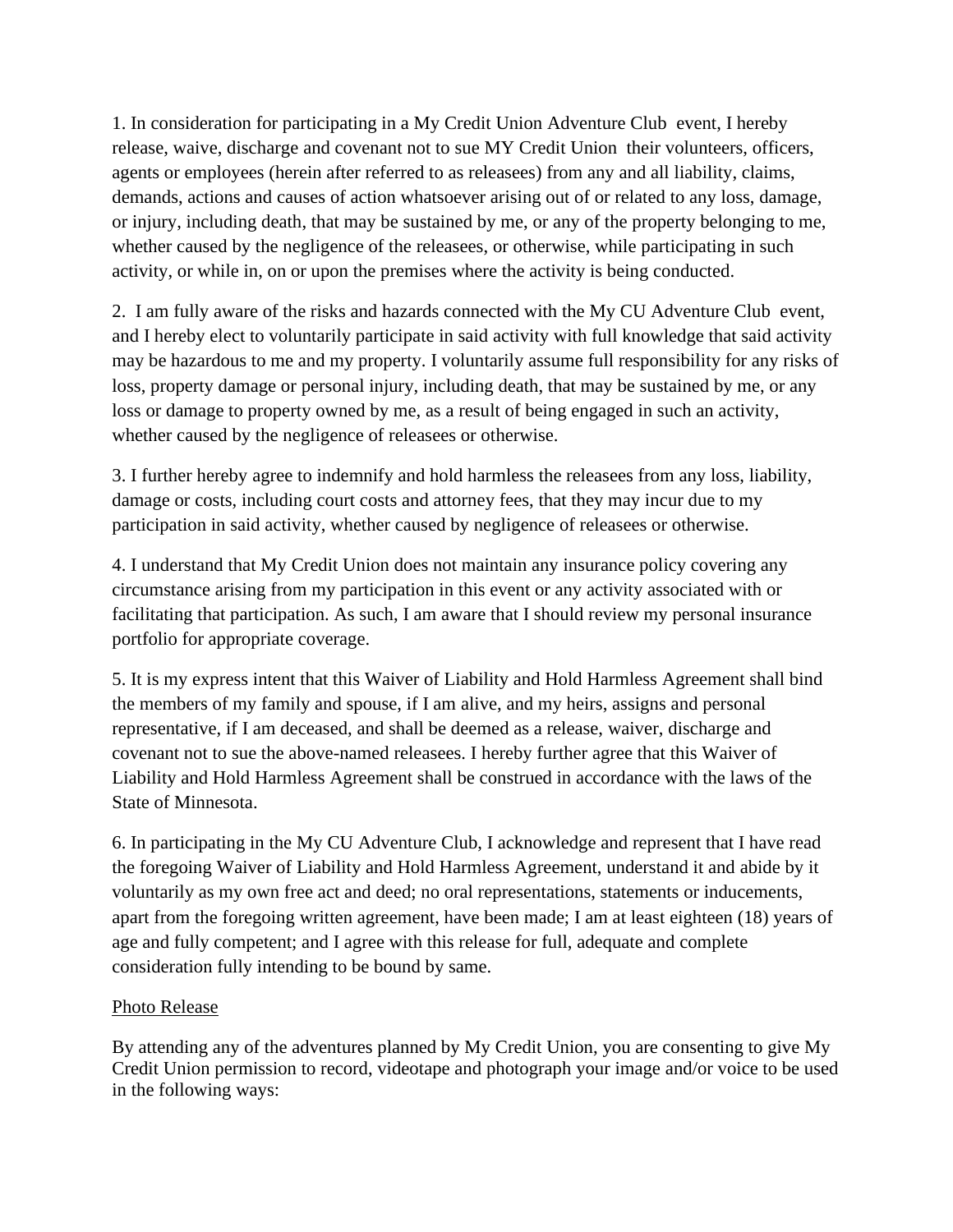- My CU intranet accessible by employees only
- My CU internet accessible via the World Wide Web to anyone
- My CU Facebook page
- **•** Printed My CU Quarterly Interest newsletter
- My Credit Union Adventure Club Newsletter
- Printed annual report
- Any other publication put out by My CU

No special compensation will be provided to you for use of your image and you may not be informed in advance of the specific use of your image.

#### **Risk of Covid-19**

To ensure the safety of our staff and guests, we are asking you to assess any symptoms you may have prior to attending. Please review each symptom listed below and answer "yes" or "no" if this is a symptom that you are experiencing and cannot attribute to another health condition.

#### Do you have:

**Fever or feeling feverish? Chills? Shortness of breath? A new sore throat? New muscle aches? New headache? New loss of smell or taste?** If you answered "Yes" to any of the symptoms listed above you will not be permitted to attend the adventure. My Credit Union Adventure Club will work to refund as much as possible of the adventure cost, but cannot guarantee a refund either in part or in full.

#### **COVID-19 Waiver:**

By purchasing a ticket and/or attending an event, I automatically accept the Assumption of Risk and Waiver of Liability Relating to Coronavirus/COVID-19.

Assumption of Risk and Waiver of Liability Relating to Coronavirus/COVID-19 the novel coronavirus, COVID-19 has been declared a worldwide pandemic by the World Health Organization. COVID-19 is extremely dangerous and is believed to spread mainly from personto-person contact. As a result, federal, state, and local governments and federal, state, and local